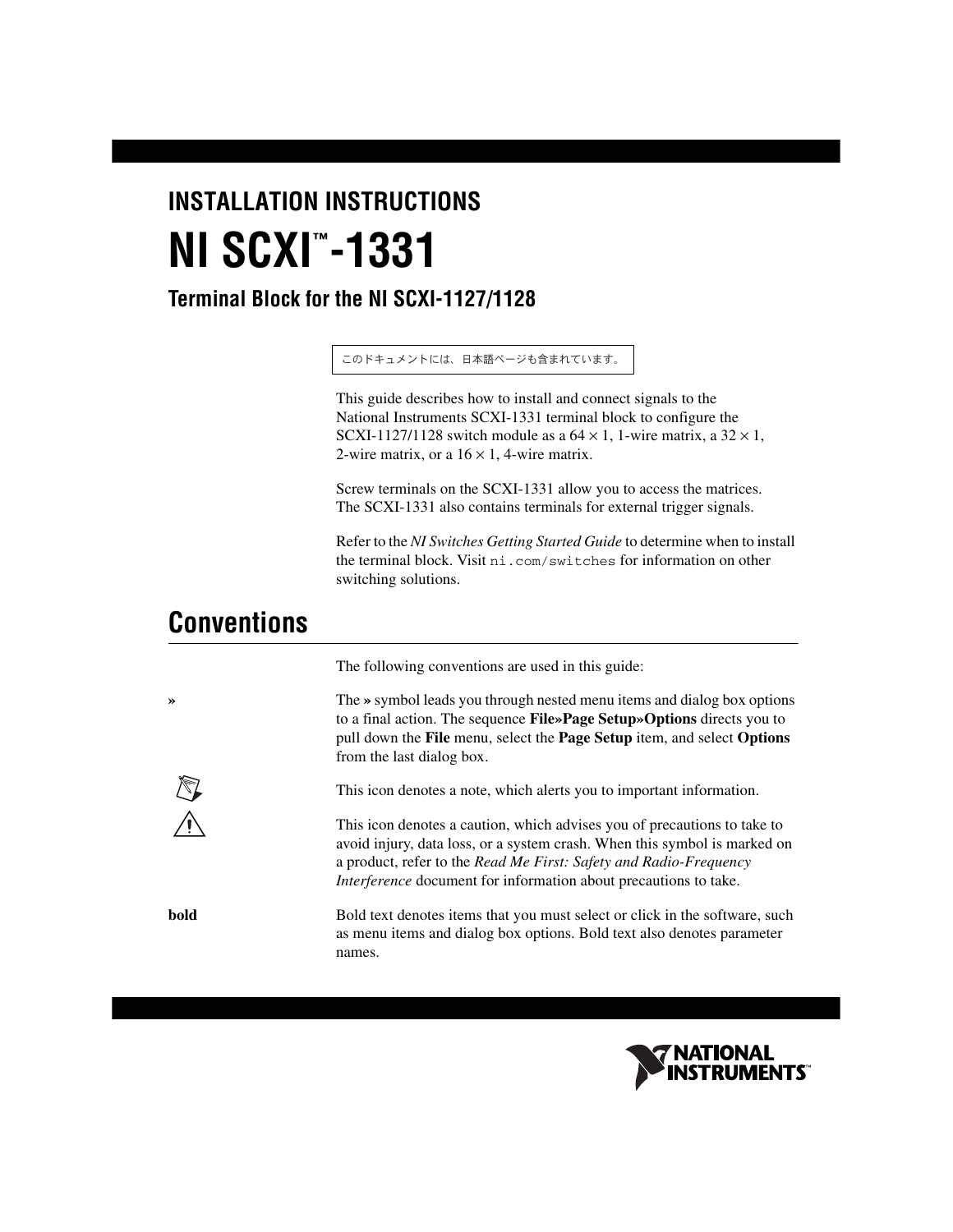*italic* Italic text denotes variables, emphasis, a cross reference, or an introduction to a key concept. This font also denotes text that is a placeholder for a word or value that you must supply.

monospace Text in this font denotes text or characters that you should enter from the keyboard, sections of code, programming examples, and syntax examples. This font is also used for the proper names of disk drives, paths, directories, programs, subprograms, subroutines, device names, functions, operations, variables, filenames and extensions, and code excerpts.

# **1. Unpack the Terminal Block**

To avoid damage in handling the terminal block, take the following precautions:

**Caution** *Never* touch the exposed pins of connectors.

- Ground yourself using a grounding strap or by touching a grounded object.
- Touch the antistatic package to a metal part of your computer chassis before removing the terminal block from the package.

Remove the terminal block from the package and inspect the terminal block for loose components or any sign of damage. Notify NI if the terminal block appears damaged in any way. Do *not* install a damaged terminal block into your system.

Store the SCXI-1331 in the antistatic envelope when not in use.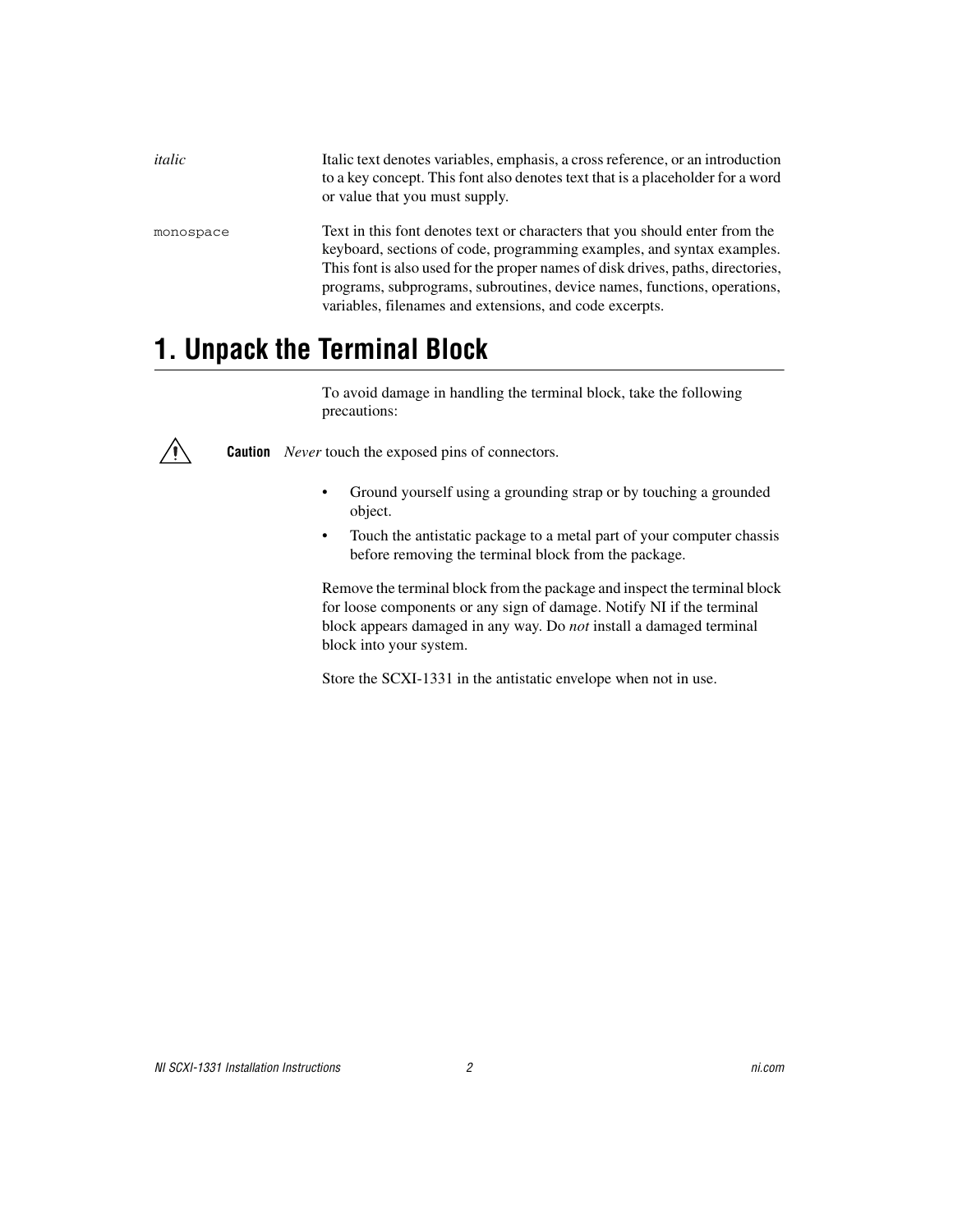# **2. Verify the Components**

Make sure that you have the following items:

- ❑ SCXI-1331 terminal block
- ❑ SCXI chassis
- ❑ SCXI-1127 or SCXI-1128 switch module
- $\Box$  1/8 in. flathead screwdriver
- ❑ Numbers 1 and 2 Phillips screwdrivers
- ❑ Long-nose pliers
- ❑ Wire cutter
- ❑ Wire insulation stripper

# **3. Connect Signals**

To connect the signal(s) to the terminal block, refer to Figure[s 1](#page-3-0) and [2](#page-4-0) while completing the following steps:

- 1. Prepare the signal wire by stripping the insulation no more than 7 mm from the end of the wire.
- 2. Remove the top cover screw.
- 3. Unsnap and remove the top cover.
- 4. Loosen the two strain-relief screws on the strain-relief bar.
- 5. Run the signal wires through the strain-relief opening.
- 6. Insert the stripped end of the wire fully into the terminal. Secure the wire by tightening the screw of the terminal. No bare wire should extend past the screw terminal. Exposed wire increases the risk of a short-circuit causing a failure.
- 7. Connect the safety earth ground to the safety ground lug.
- 8. Tighten the two screws on the strain-relief assembly to secure the cables.
- 9. Reinstall the top cover.
- 10. Replace the top cover screw.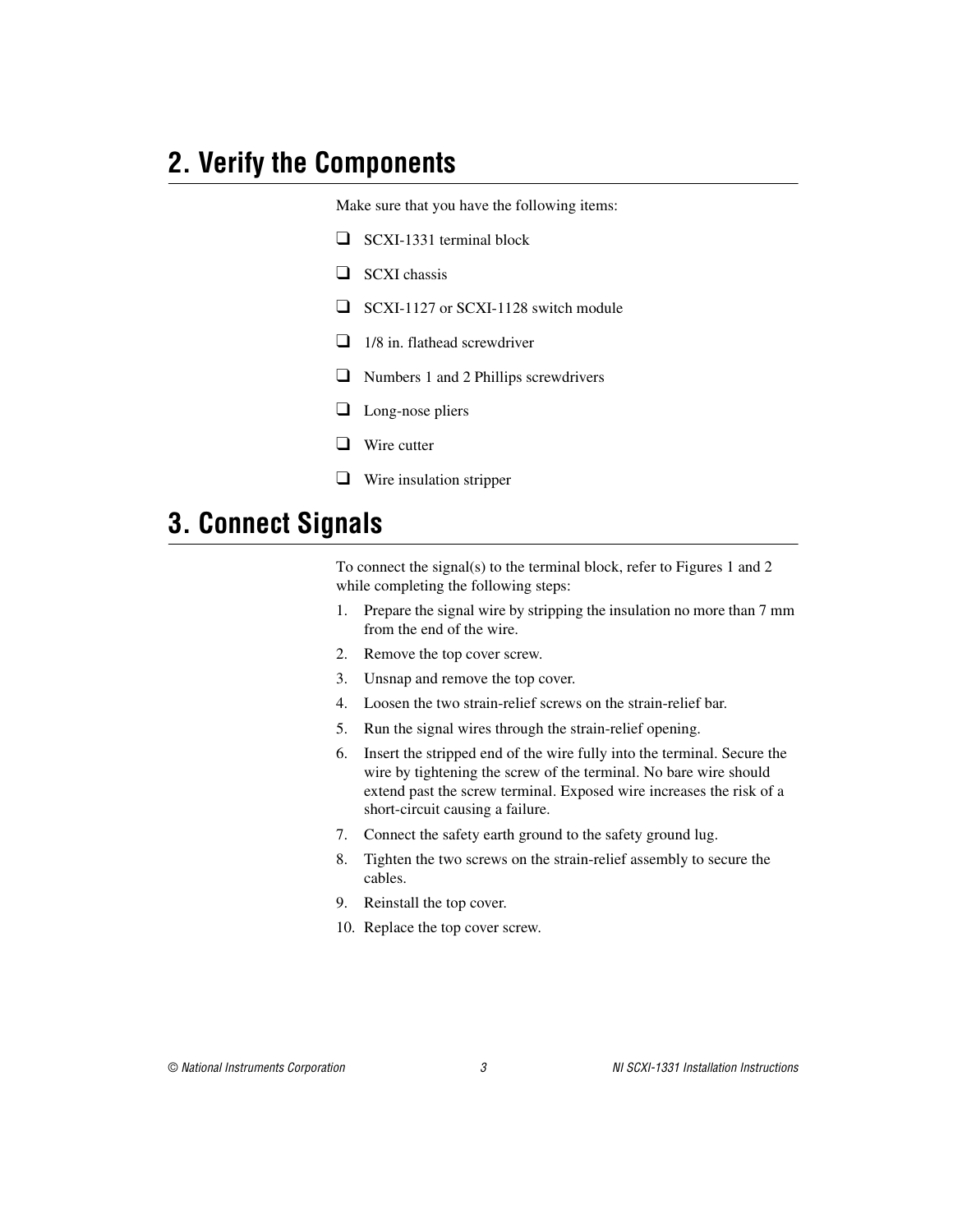

<span id="page-3-0"></span>**Figure 1.** SCXI-1331 Top Cover Diagram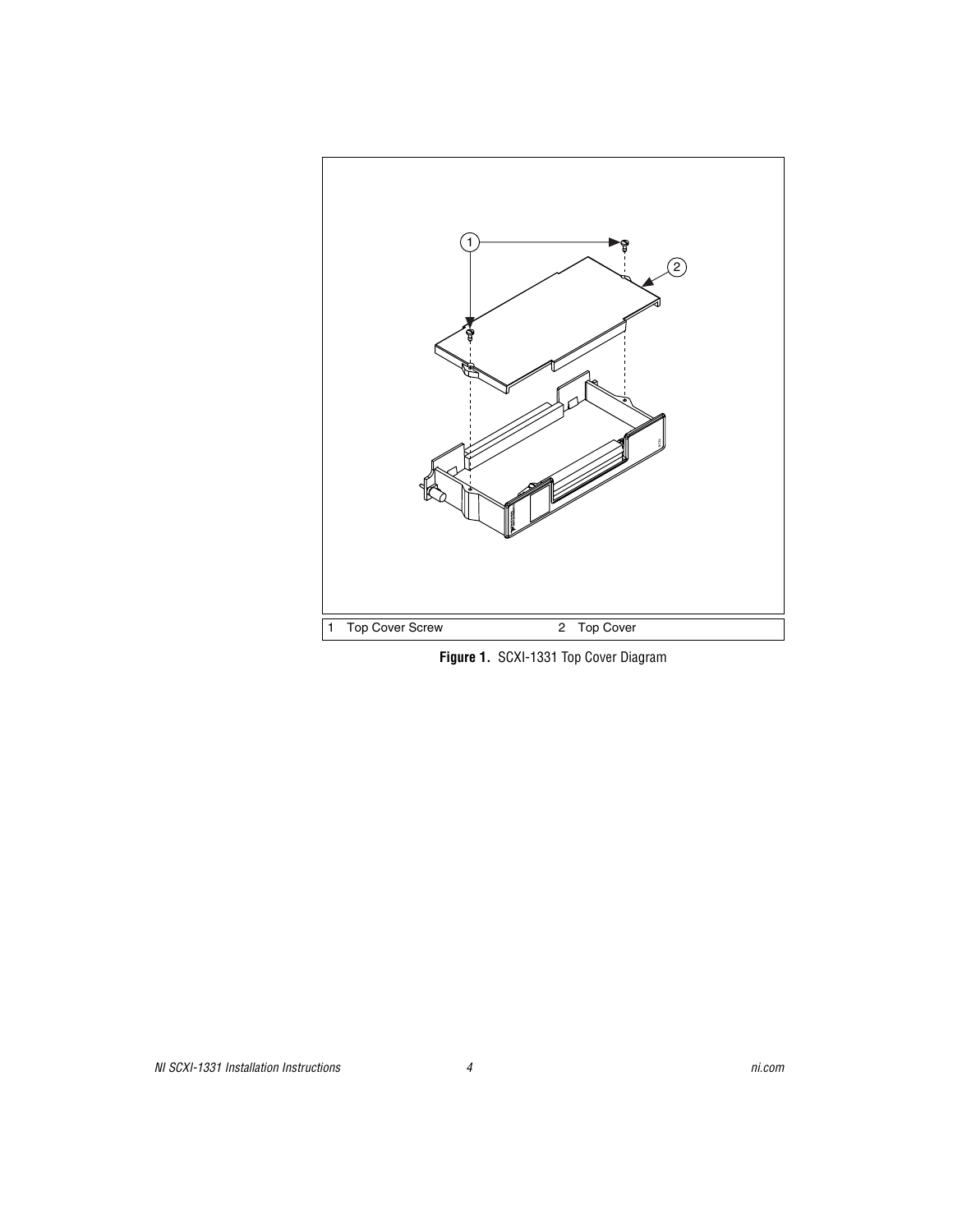

**Figure 2.** SCXI-1331 Parts Locator Diagram

# <span id="page-4-0"></span>**4. Install the Terminal Block**

To connect the SCXI-1331 to the SCXI-1127/1128 front connector, complete the following steps:

- 1. Plug the SCXI-1331 onto the front connector on the SCXI-1127/1128.
- 2. Tighten the top and bottom thumbscrews on the terminal block rear panel to hold it securely in place.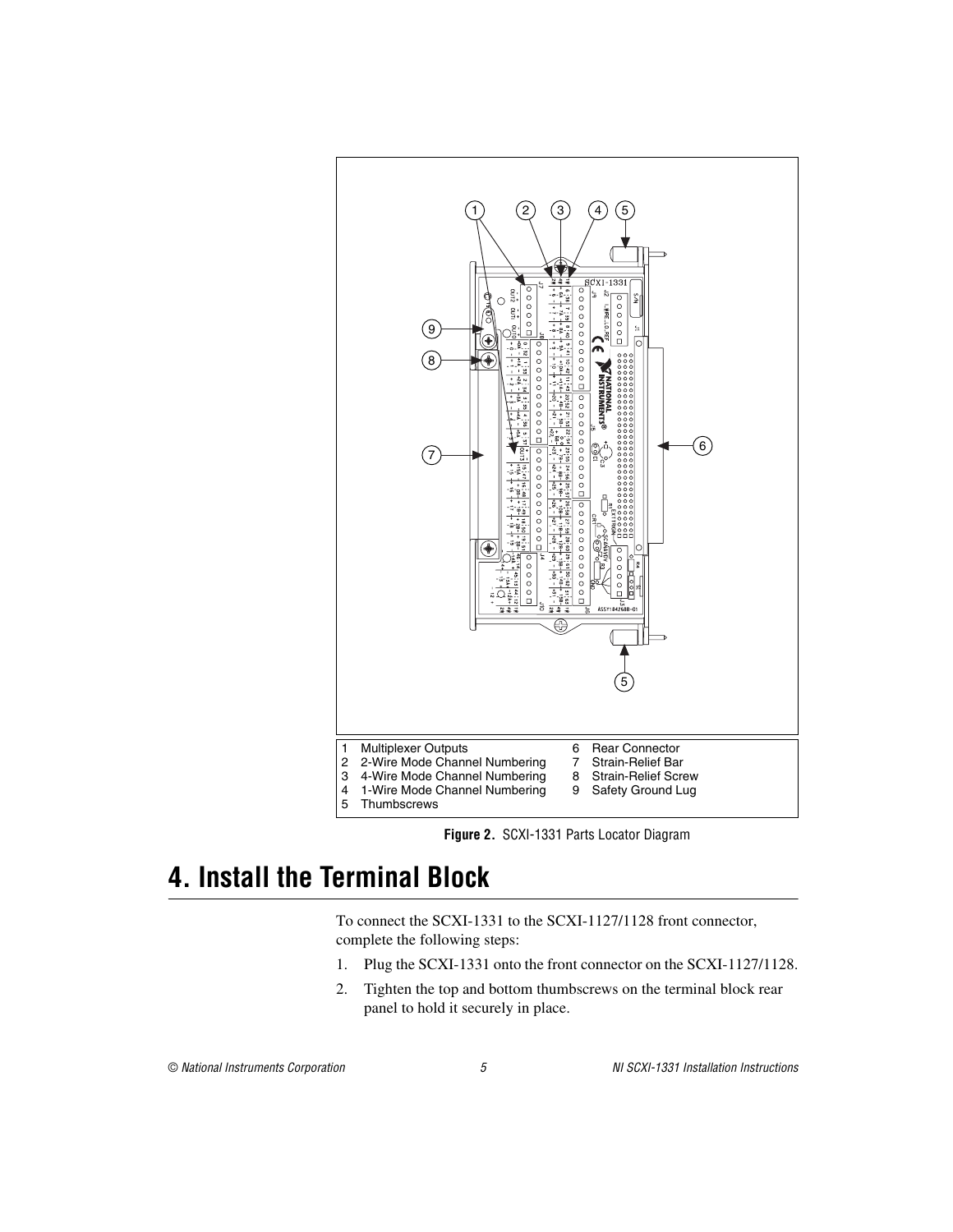

**Note** For accurate cold-junction compensation, place the SCXI chassis away from an extreme temperature differential.



**Figure 3.** Installing the SCXI-1331 Terminal Block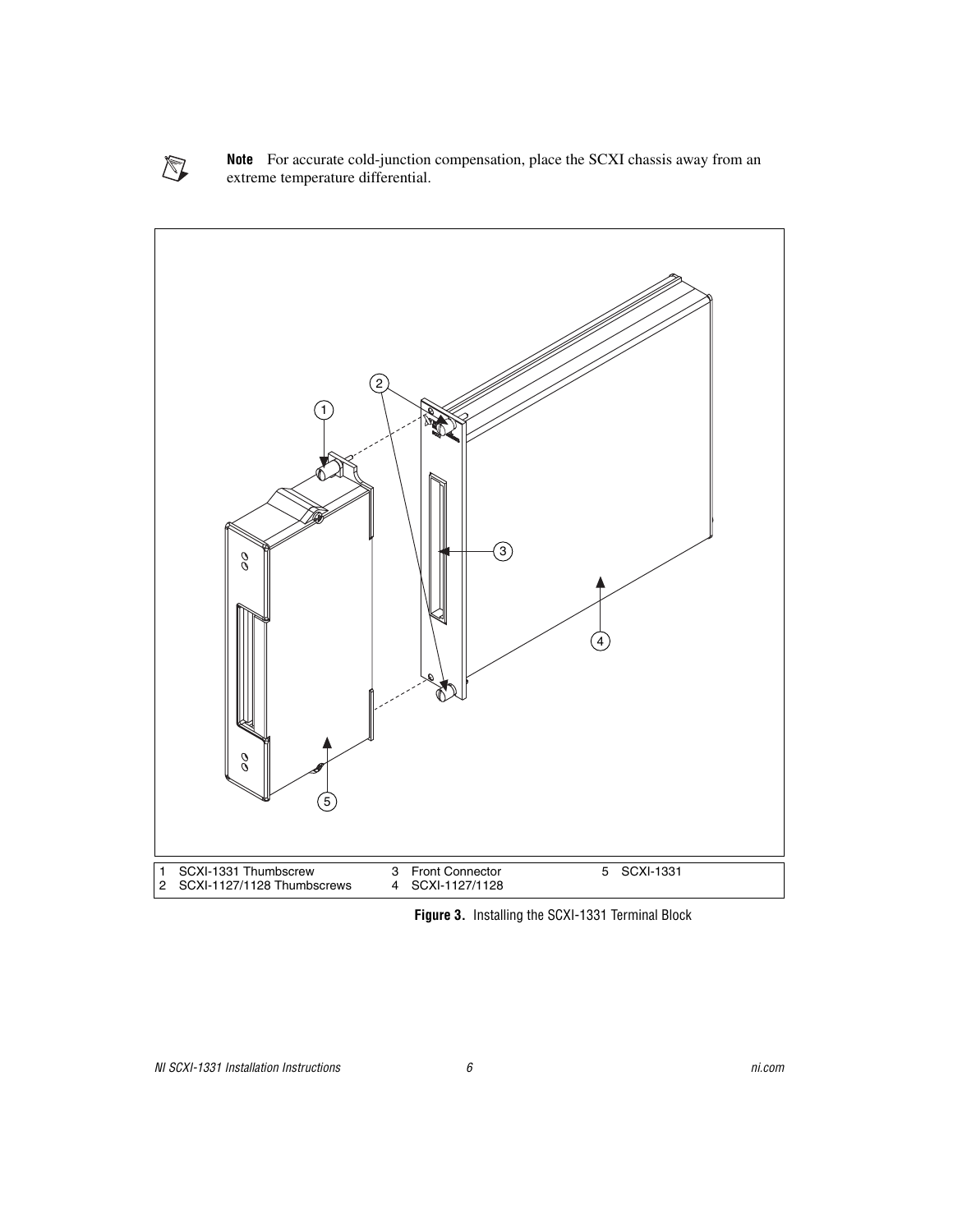# **5. Use the Temperature Sensor Output**

The temperature sensor output is a thermistor that is located near the J5 connector on the underside of the PCB. The SCXI-1331 temperature sensor outputs 0.2 V to 0.024 V from 0  $^{\circ}$ C to 50  $^{\circ}$ C, and it has an accuracy of  $\pm 0.5$  °C over the 15 °C to 35 °C range and an accuracy of  $\pm 0.9$  °C over the 0  $\degree$ C to 15  $\degree$ C and 35  $\degree$ C to 50  $\degree$ C ranges.<sup>1</sup>

NI software can convert a thermistor voltage to the thermistor temperature for the circuit diagram shown in Figure [4](#page-6-0).



**Figure 4.** Temperature Sensor Circuit Diagram

<span id="page-6-0"></span>In LabVIEW, use the Convert Thermistor Reading VI in the **Data Acquisition»Signal Conditioning** palette. If you are using LabWindows™/CVI™ or NI-DAQ, use the Thermistor\_Convert function. This function takes the output voltage of the temperature sensor, the reference voltage (2.5 V), and the precision resistance (189 kΩ) and returns the thermistor temperature.

 $<sup>1</sup>$  Includes the combined effects of the temperature sensor accuracy and the temperature difference between the temperature</sup> sensor and any screw terminal. The temperature sensor accuracy includes tolerances in all component values, the effects caused by temperature and loading, and self-heating.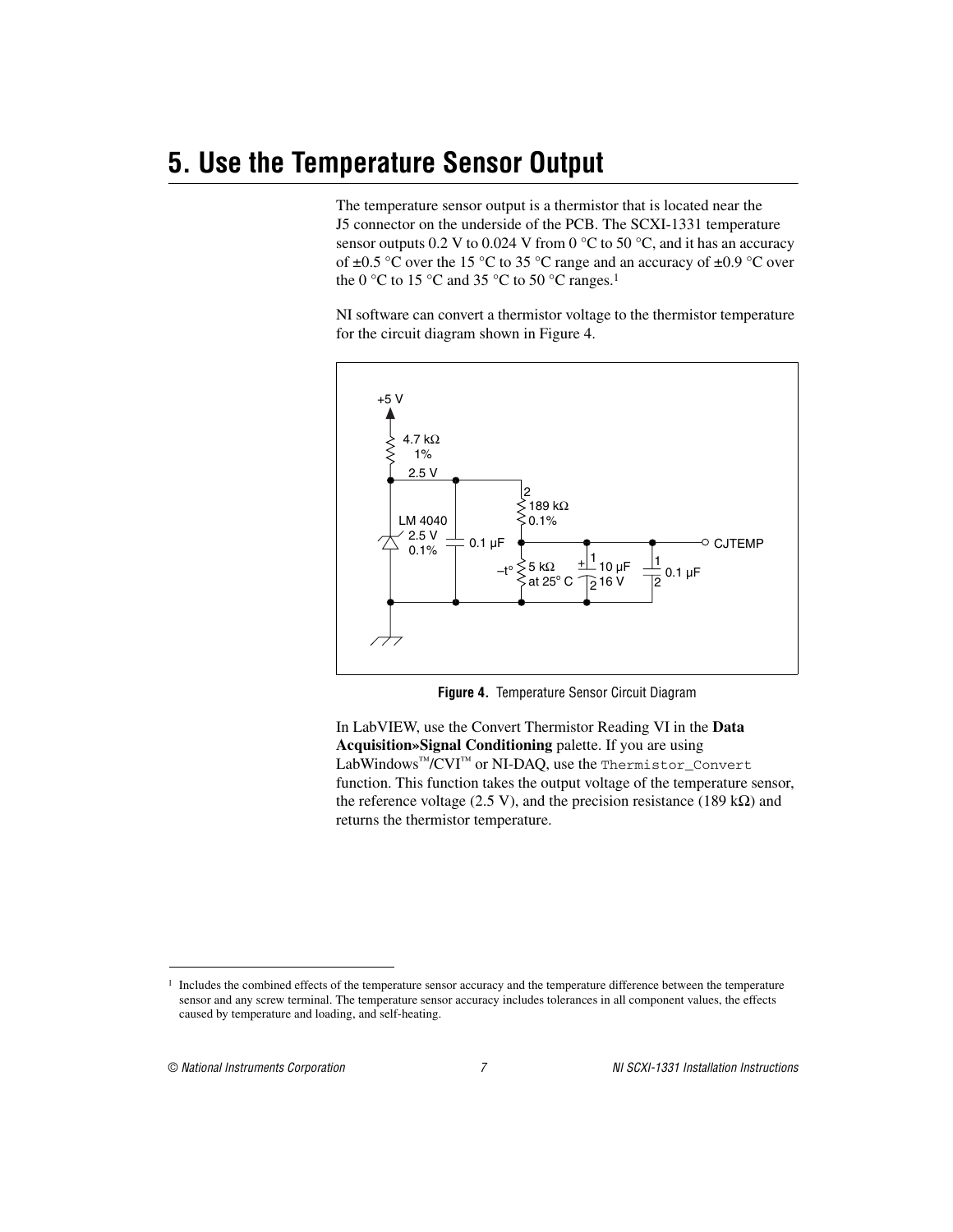Alternatively, you can use the following formulas:

$$
T(^{\circ}\mathrm{C})=T_K-273.15
$$

*where*  $T_K$  is the temperature in Kelvin,

$$
T_K = \frac{1}{[a + b(\ln R_T) + c(\ln R_T)^3]}
$$

*where*  $a = 1.295361 \times 10^{-3}$ ,  $b = 2.343159 \times 10^{-4}$ ,  $c = 1.018703 \times 10^{-7}$ , and  $R_T$  = resistance of the thermistor in ohms,

$$
R_T = 189,000 \left( \frac{V_{TEMPOUT}}{2.5 - V_{TEMPOUT}} \right)
$$

*where*  $V_{\text{TEMPOUT}}$  is the output voltage of the temperature sensor,

$$
\mathcal{I}(\mathrm{^{\circ}F}) = \frac{[\mathcal{I}(\mathrm{^{\circ}C})]9}{5} + 32
$$

*where*  $T({}^{\circ}F)$  and  $T({}^{\circ}C)$  are the temperature readings in degrees Fahrenheit and degrees Celsius, respectively.

# **Specifications**

#### **Cold-Junction Sensor**

Accuracy1 From 0 °C to 15 °C..............................±0.9 °C From 15 °C to 35 °C...............................±0.5 °C From 35 °C to 50 °C...............................±0.9 °C

#### Output

From 0 °C to 50 °C..........................0.2 V to 0.024 V

 $1$  Includes the combined effects of the temperature sensor accuracy and the temperature difference between the temperature sensor and any screw terminal. The temperature sensor accuracy includes tolerances in all component values, effects caused by temperature, loading, self-heating, and temperature gradients.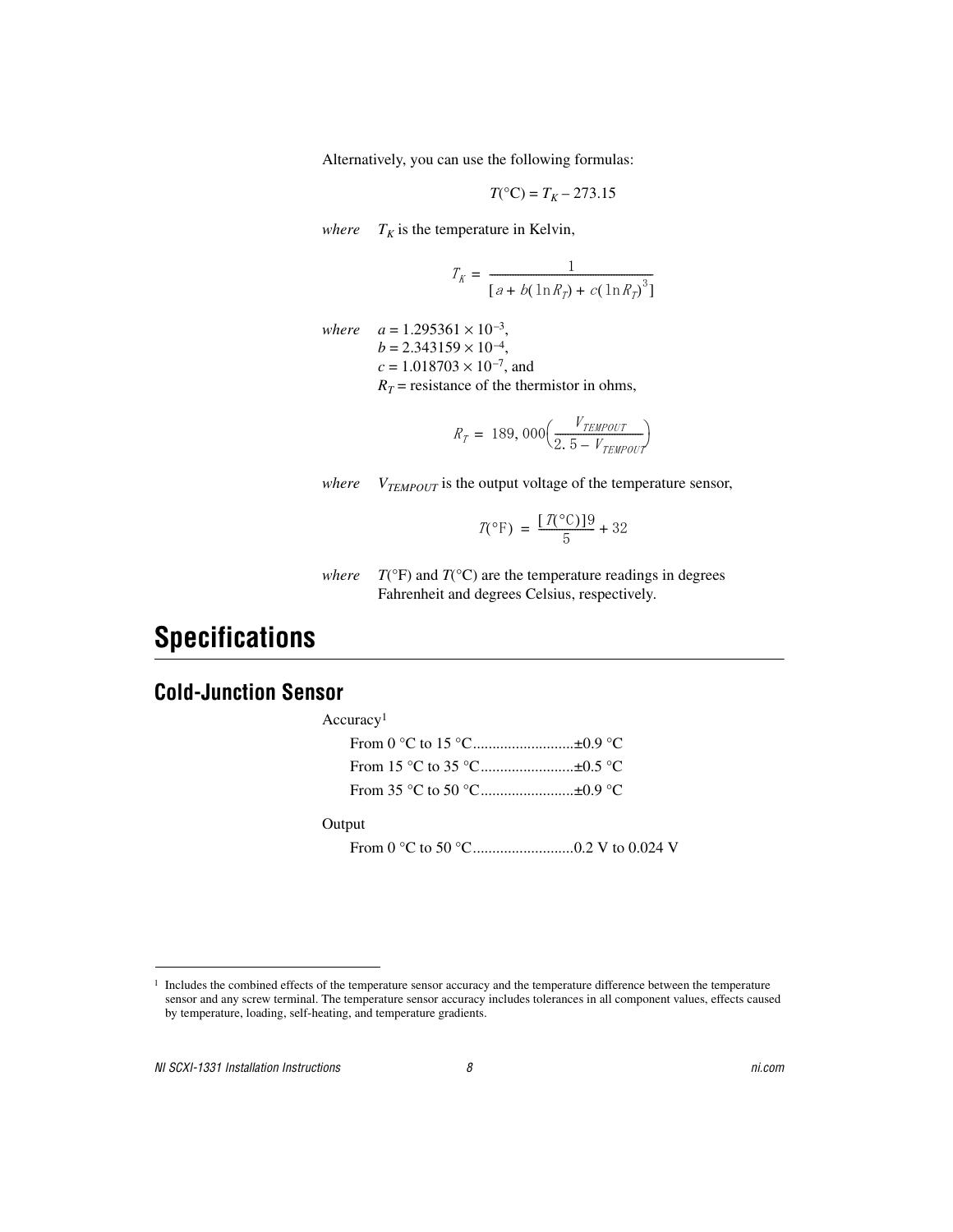#### **Maximum Voltage**

Channel-to-ground ................................. 300 V, CAT II



**Caution** This module is rated for Measurement Category II and intended to carry signal voltages no greater than 300 V. This module features 1390  $V_{rms}$  isolation between input signals and the chassis as verified by a dielectric withstand test, 1 minute maximum. Do *not*  use this module for connection to signals or for measurements within Categories III or IV. Refer to the *Read Me First: Safety and Radio-Frequency Interference* document for more information about measurement categories.

#### **Maximum Current**

|                    | Maximum current                                   |
|--------------------|---------------------------------------------------|
|                    |                                                   |
| <b>Environment</b> |                                                   |
|                    | The NI SCXI-1331 is intended for indoor use only. |
|                    |                                                   |
|                    |                                                   |
|                    |                                                   |
|                    |                                                   |
|                    | Approved at altitudes up to 2,000 m.              |
|                    |                                                   |

#### **Safety**

This product is designed to meet the requirements of the following standards of safety for electrical equipment for measurement, control, and laboratory use:

- IEC 61010-1, EN 61010-1
- UL 61010-1
- CAN/CSA-C22.2 No. 61010-1



**Note** For UL and other safety certifications, refer to the product label or visit ni.com/certification, search by model or product line, and click the appropriate link in the Certification column.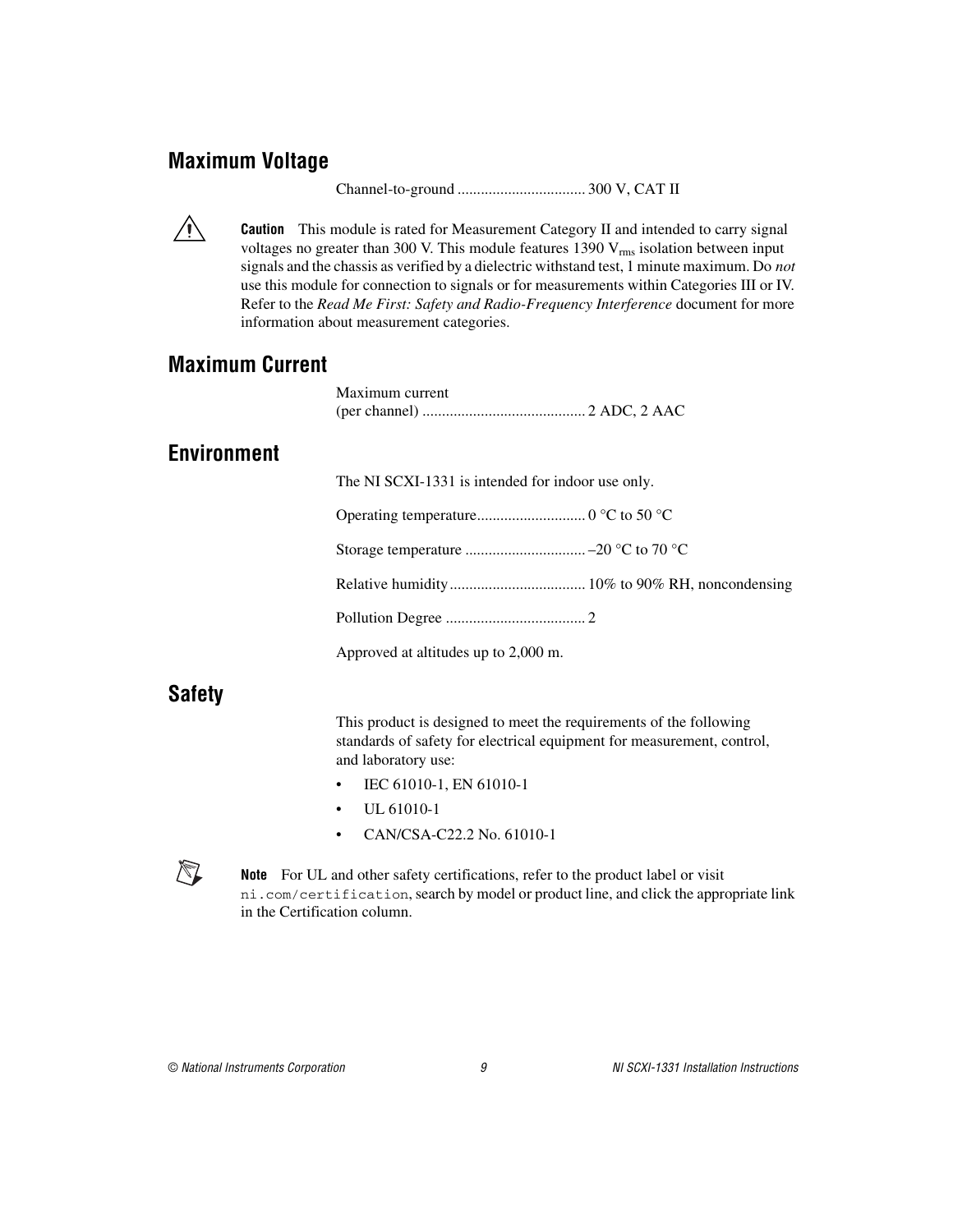#### **Electromagnetic Compatibility**

Emissions................................................EN 55011 Class A at 10 m FCC Part 15A above 1 GHz

Immunity ................................................EN 61326:1997 + A2:2001, Table 1

CE, C-Tick, and FCC Part 15 (Class A) Compliant



**Note** For EMC compliance, operate this device with shielded cabling.

#### **CE Compliance**

This product meets the essential requirements of applicable European Directives, as amended for CE marking, as follows:

Low-Voltage Directive (safety)..............73/23/EEC

Electromagnetic Compatibility Directive (EMC) .....................................89/336/EEC



**Note** Refer to the Declaration of Conformity (DoC) for this product for any additional regulatory compliance information. To obtain the DoC for this product, visit ni.com/certification, search by model number or product line, and click the appropriate link in the Certification column.